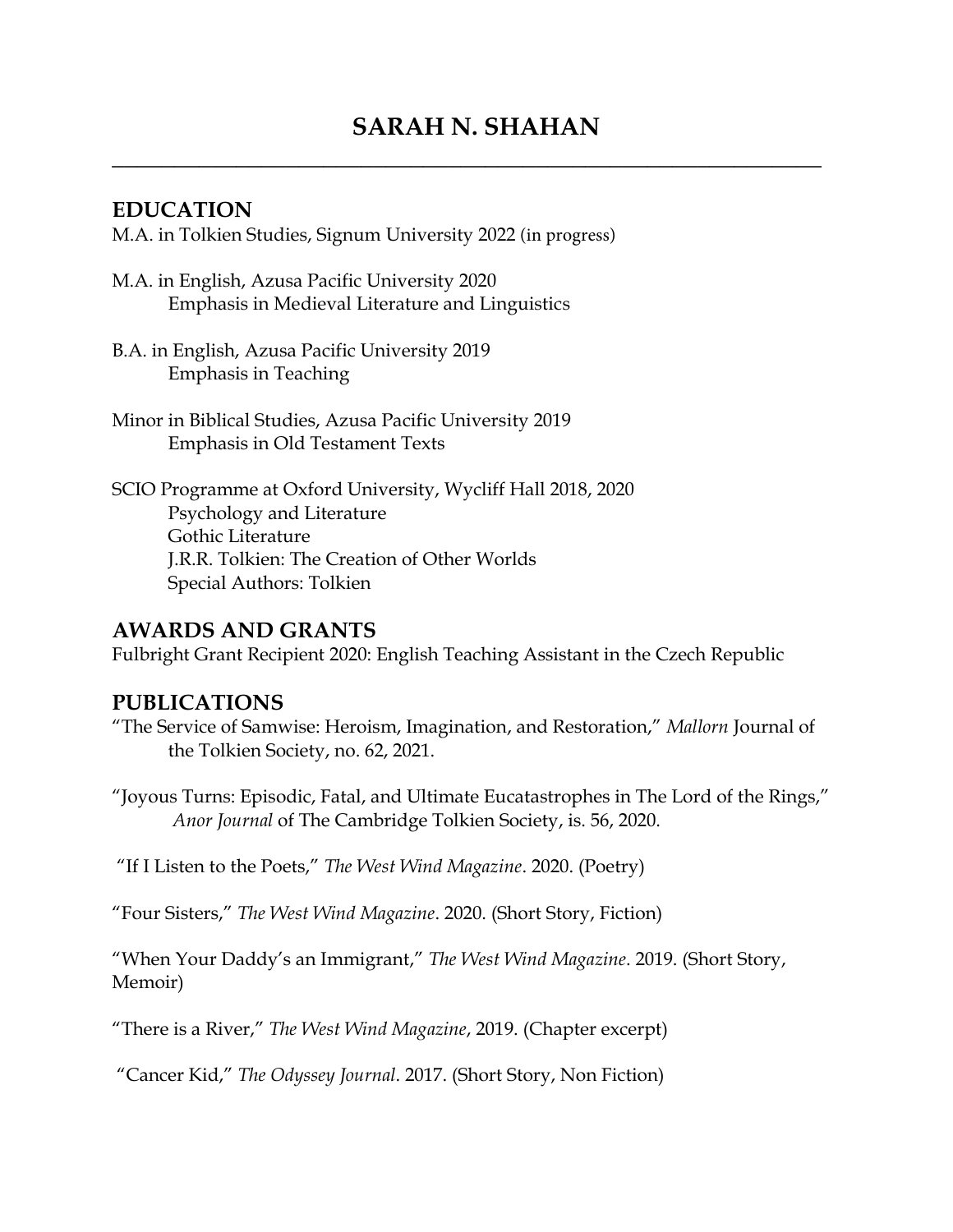## **RESEARCH INTERESTS**

- 1) Medieval English Literature
- 2) Tolkien Studies
- 3) History of the English Language and Linguistics
- 4) Gothic Literature 18<sup>th</sup>-19<sup>th</sup> Century Prohibition and Transgression

#### **CONFRENCE PAPERS**

Conference of Christian Literature, Azusa, California, 2020

• "That Which is Holy: Apocalyptic Language in Winner and O'Connor"

Acacia Group Annual Graduate Conference, Fullerton, California, 2020

• "Beyond the Shire: Tolkien's Connection Between Geographical and Cultural Boundaries"

The 29th International Virginia Woolf Conference, Cincinnati, OH, 2019

• "Dignity of a Hurting Mind: Virginia Woolf's *Mrs. Dalloway"*

The Mid Western Conference on British Studies, Chicago, IL, 2019

• "Walpole's Convention and Austen's Parody: Female Friendships in Gothic Literature"

## **EXPERIENCE**

Adjunct Professor of English at Azusa Pacific University, Azusa Fall 2021

- WRIT 110
	- o This course serves as the first step within APU's writing composition program for both English major students and general education. The purpose of WRIT 110 is to guide students on how to write various types of essays and professional documents in order to effectively navigate both college level writing requirements and world applications.

Adjunct Professor of English at California Baptist University, Riverside Fall 2020

- ENG 113
	- o This course serves as the foundation upon which students build writing skills for other college courses, career goals, and personal expression. The purpose of English 113 is to teach students to become more effective writers and to prepare them for college level writing.

Graduate Writing Coach at Azusa Pacific University Writing Center 2020

• Writing Coach with emphases in style and format, literary analysis, and rhetorical structure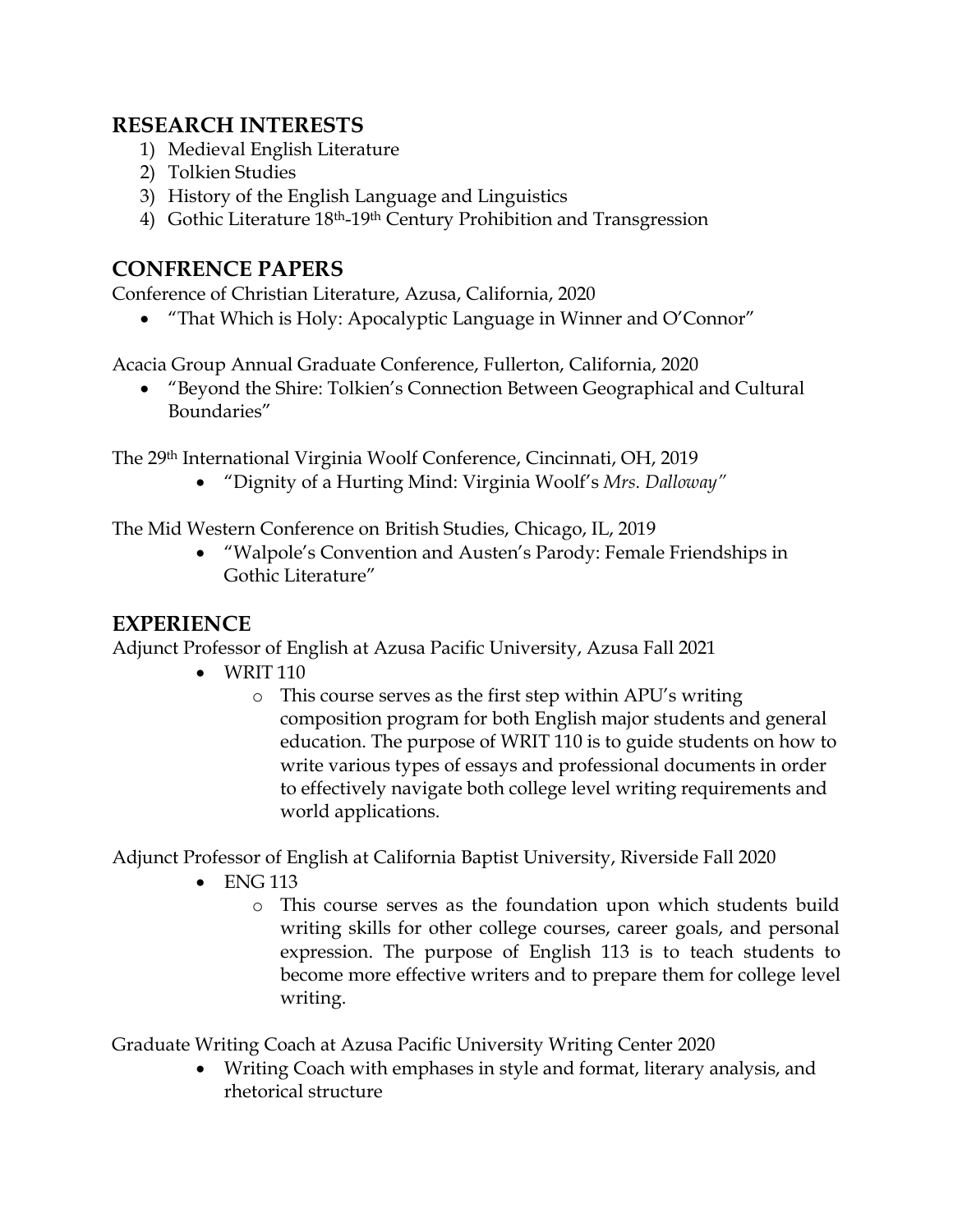Graduate Writing and Research Assistant 2019-2020

- Assisting Dr. Carole Lambert of Azusa Pacific University in researching for her new book entitled *From Proverbs to Parables: Jesus as an Artist*
- Researching Hebrew and Greek texts, etymology, and Christian imagination

Teacher's Assistant, 2016-2020

- Assisting professor in Psychology courses such as PSYCH 290 (Human Growth and Development) and PSYCH 450 (Counseling)
- Assisting professor in English courses such as ENG 402 (Principles of Language)

Guest Lecturer, Azusa Pacific University 2019

- Writing Composition (ENG 111): Teaching and discussing the definitions of plagiarism, how to avoid it, and why it is necessary
- Poetry (ENG 3XX): Lesson on poetic structure and context in works by Robert Frost and Karl Sandburg

Dance Instructor at Sierra Madre Dance Center, 2014-2020

- Ballet teacher at private company in Sierra Madre, CA
- Experience working with students ages 3 through 16
- Creative, imaginative, and kinesthetic learning
- Adaptive in using language that communicates difficult material and movement to various age groups across several genres (ballet, tap, jazz, contemporary)

Guest Speaker, San Marino High School 2018

- Invited to teach at San Marino High School's A.P. English Literature Course
- Lesson on "Breaking Away from the Five Paragraph Theme"
- Guiding graduating students through the transition of high school writing to college writing structure and rhetoric
- Focus on the differences between single paragraphs vs. "chunks" of a paper

Student Teacher of Math and English at St. Francis of Rome School, Azusa, CA. 2015, 2018.

- Fourth Grade math student teacher, 2015
- Middle School English student teacher, 2018
	- o Lessons on writing, reading, and interpreting fables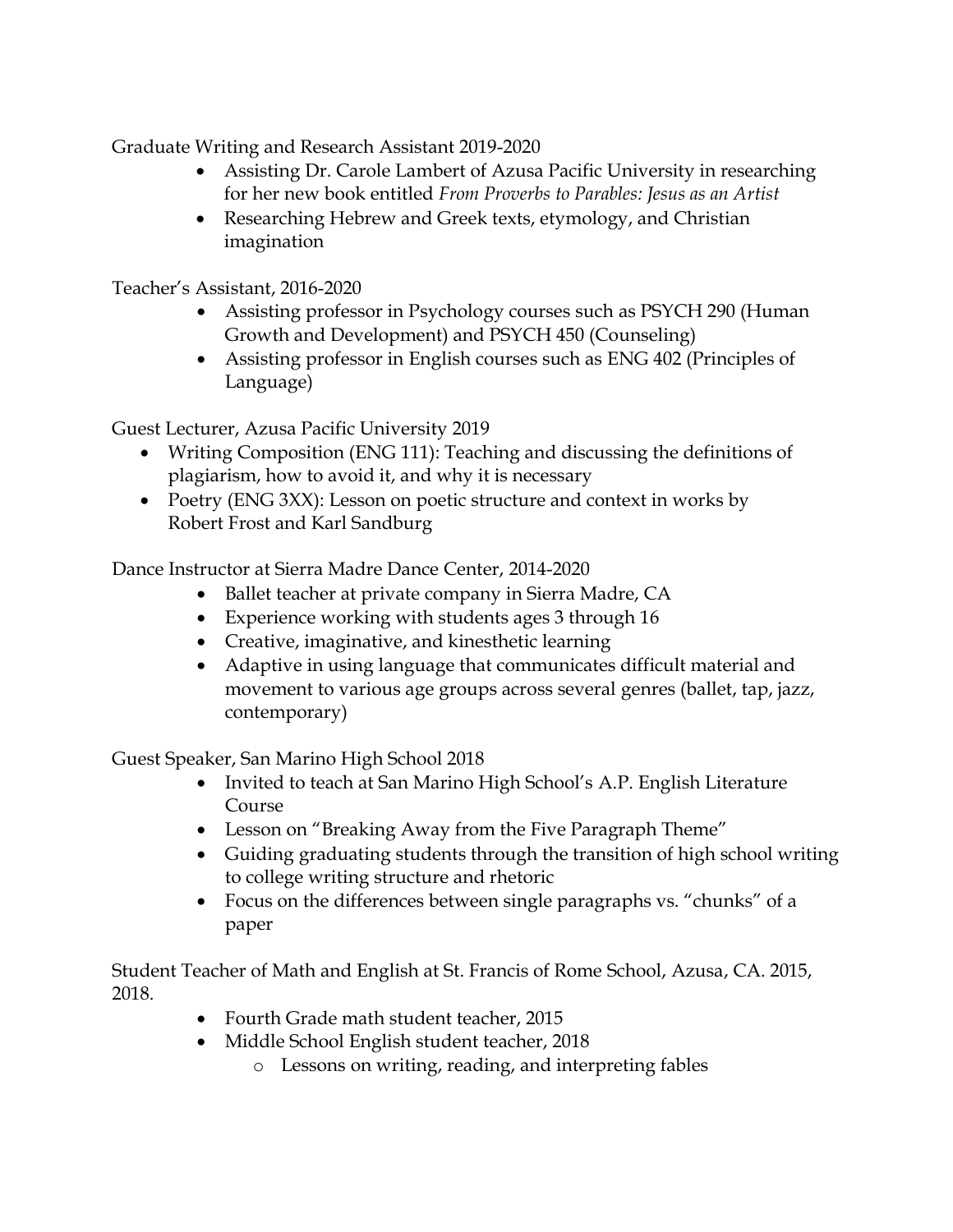Student Teacher of English at Slauson Middle School, Azusa, CA. 2017.

- Lessons on characterization, plot, interpretation, and symbolic meaning within certain texts
- Lessons on writing essays, focusing on writing structure and language
- Lesson on plot and characterization in *An Egyptian Cinderella* <https://www.youtube.com/watch?v=9UFpWYD5la0>

Student Teacher for C.H.A.M.P. Guidance of Fourth Graders at Charles H. Lee Elementary School, Azusa, CA. 2017.

> • Weekly lessons on the importance of a college education and steps taken towards education

SAT/ACT Writing Tutor, 2017-18.

• Writing coach and tutor for standardized tests

English Tutor, 2014-2017

- Private tutor focusing on writing styles, structure, and reading comprehension
- Ages of students ranging from first grade through high school seniors

# **MEMBERSHIPS/AFFILIATIONS**

Alpha Chi Academic Fraternity

National Society of Leadership and Success

#### **AWARDS**

Recipient of Fulbright Grant to Czech Republish, English Teaching Assistantship 2020- 2021 (POSTPONED due to COVID-19)

Annual Esselstrom Prize 2019 (Creative Writing)

Magna Cum Laude 2019 (B.A)

La Verna Satre Teaching Award and Scholarship

Director's Scholarship at Azusa Pacific University

Azusa Pacific University Academic Grant

Volunteer Commitment Award 2015-2018 through the Hugh O'Brien Youth Leadership Seminars (Los Angeles)